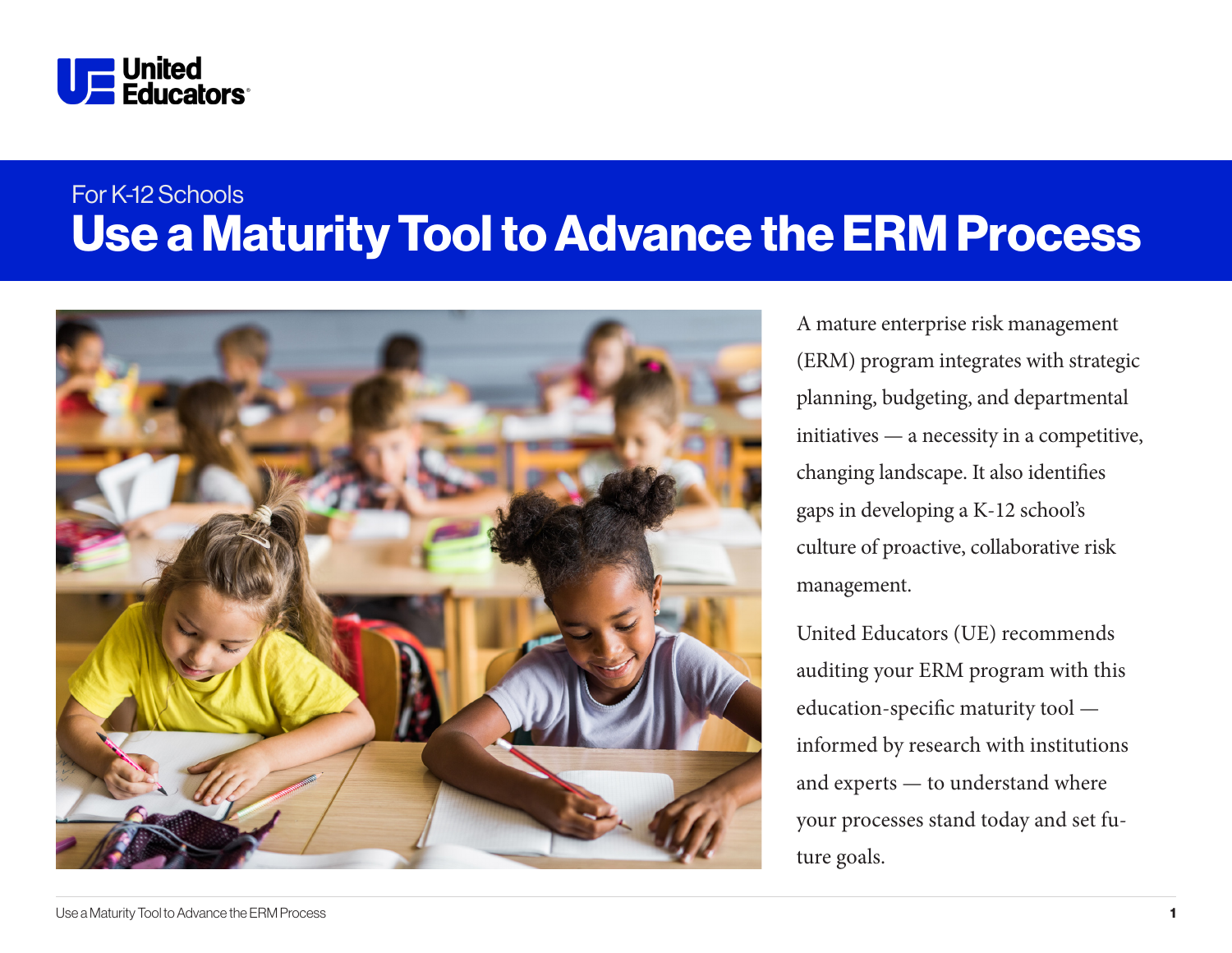# USING THE TOOL

This tool allows you to qualitatively assess each aspect of ERM: purpose and scope, centralization and accountability, process, and campus risk management culture. Unlike most maturity models, which aim to produce a numerical score that advances over time, this tool is designed to show which aspects of ERM programs present the greatest growth opportunities.

To begin your assessment, identify the corresponding maturity level for each aspect. The levels are defined as:

| <b>NO FORMAL</b>            | <b>LOW MATURITY</b>      | <b>MEDIUM MATURITY</b>          | <b>HIGH MATURITY</b>    |
|-----------------------------|--------------------------|---------------------------------|-------------------------|
| <b>ERM PROCESS</b>          | ERM program started,     | ERM process established, but    | Advanced ERM process    |
| Traditional risk management | but is not yet a regular | is not yet part of the school's | is part of the school's |
| without a process for       | business process         | culture or strategic            | culture and strategic   |
| managing risk across        | reaching beyond          | decision-making; there is       | decision-making         |
| aschool                     | <b>ERM</b> leadership    | room to grow in some areas      |                         |
|                             |                          |                                 |                         |
|                             |                          |                                 |                         |

Schools may be mature in some categories while still having growth opportunities in others.

Once you identify components with the lowest maturity, consider changes that could advance your ERM program to the next level in that area.

ERM programs vary in maturity because every ERM program in education differs based on the school's unique culture, history, and programs.

Effective ERM programs elevate the risk management process to a school level, emphasize cross-functional collaboration, and feed into culture and strategy. A mature risk management function reflects those characteristics.



Contact the UE risk management team with specific questions or for ideas to advance ERM on campus at risk@ue.org.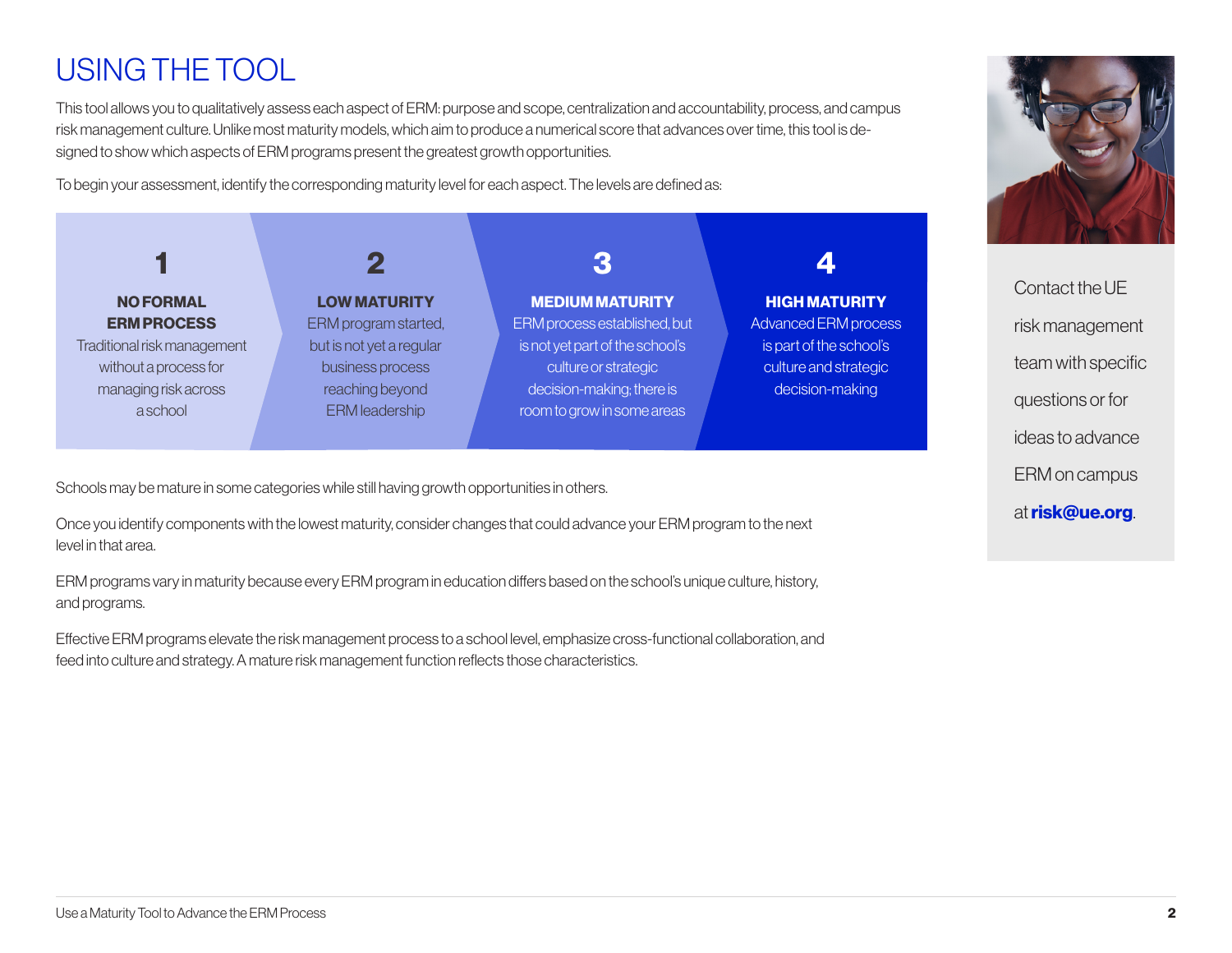## ERM PURPOSE AND SCOPE

Consider the scope of your risk management efforts, including the purpose and goals of your school's risk management program; how the program connects to your strategic, budget, and risk planning processes; and whether your school has consistent, proactive plans in place for school risks.

Select the statements closest to where you are today.

| <b>Topic</b>                |                                                           | <b>No ERM</b>                                                                               | <b>Low Maturity</b>                                                                        | <b>Medium Maturity</b>                                                                              | <b>High Maturity</b>                                            |                                                                                                  |
|-----------------------------|-----------------------------------------------------------|---------------------------------------------------------------------------------------------|--------------------------------------------------------------------------------------------|-----------------------------------------------------------------------------------------------------|-----------------------------------------------------------------|--------------------------------------------------------------------------------------------------|
|                             | Purpose<br>statement                                      | Does the school have a<br>charter, policy, or other<br>document stating purpose<br>for ERM? | <b>No</b>                                                                                  | No written purpose<br>statement for ERM                                                             | Yes, but vaguely stated<br>goals or siloed activities           | Yes, purpose drives<br>explicit ERM goals across<br>school                                       |
| Ŝ                           | Strategic<br>planning and<br>decision-making<br>processes | How do strategic<br>processes connect<br>with ERM?                                          | Disconnected; risk<br>management does not<br>inform the school's<br>mission and objectives | ERM process data<br>reviewed only after<br>strategic decisions<br><b>OCCUr</b>                      | Strategic processes<br>sometimes informed by<br><b>ERM</b> data | Strategic decisions<br>regularly incorporate ERM<br>data to deliver on mission<br>and objectives |
| $\left  \mathbf{G} \right $ | School<br>budgeting<br>processes                          | How do budget-setting<br>processes connect with<br>ERM?                                     | <b>Disconnected</b>                                                                        | Don't yet consider top<br>risks,<br>ERM mitigation efforts                                          | Informally consider top<br>risks, ERM mitigation<br>efforts     | Formally consider top<br>risks, ERM mitigation<br>efforts                                        |
|                             | Reactive vs.<br>proactive<br>planning                     | Does the school manage<br>risk proactively?                                                 | No, considers risk only<br>after crisis occurs                                             | No, manages risk only<br>after crisis occurs, but<br>has started to identify<br>institutional risks | Yes, but only plans for<br>immediate and near-term<br>risks     | Yes, proactively plans for<br>and mitigates existing,<br>emerging, and long-term<br>risks        |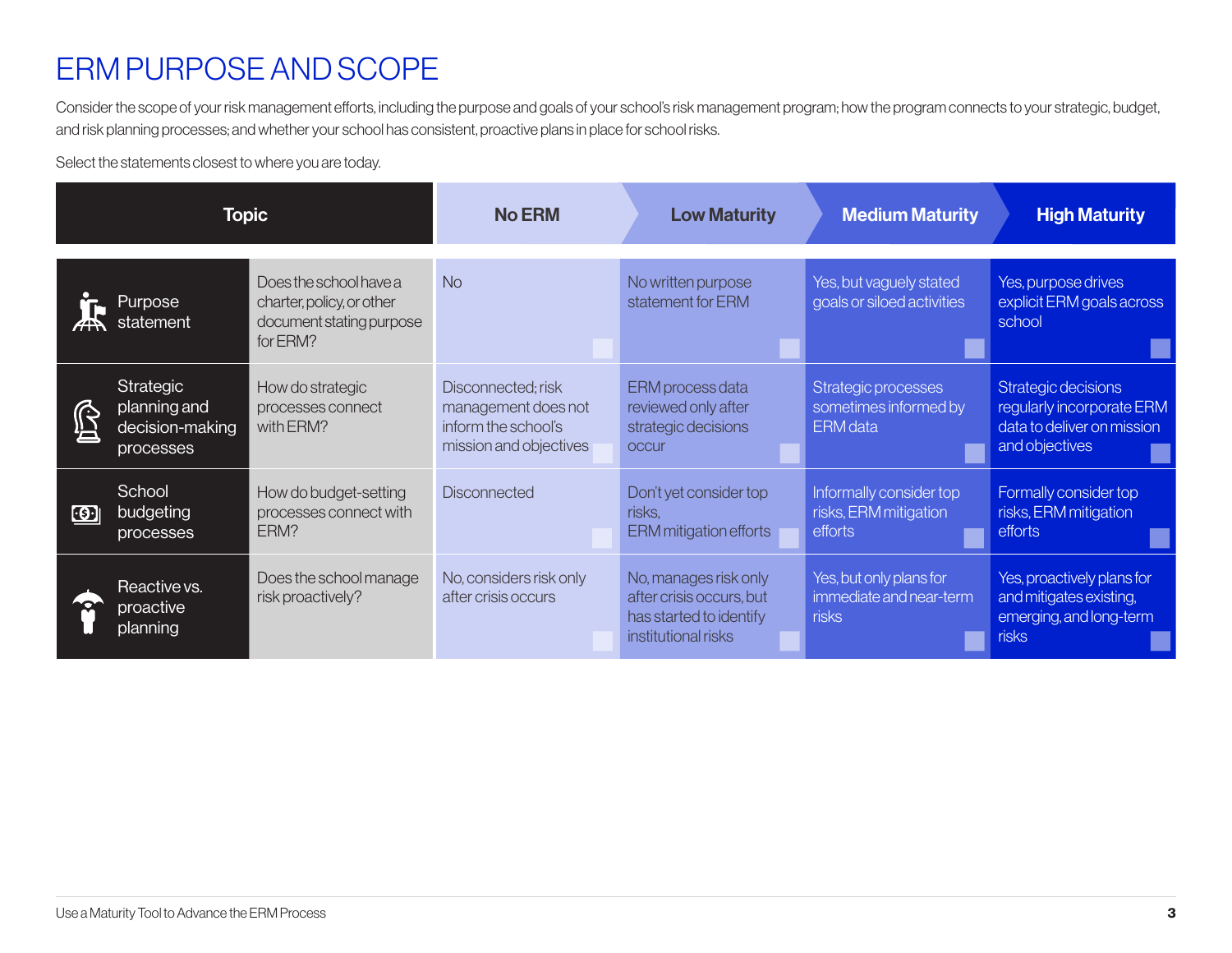### ERM CENTRALIZATION AND ACCOUNTABILITY

Consider the extent to which your risk management processes are centralized. This includes who holds the school accountable for taking meaningful steps to identifying, assessing, and mitigating risks; the board's role; and whether risk management processes are centralized to manage all school risks rather than only certain categories of risk.

Select the statements closest to where you are today.

| <b>Topic</b> |                              | <b>No ERM</b>                                                                                 | <b>Low Maturity</b>                                              | <b>Medium Maturity</b>                                                | <b>High Maturity</b>                                                                         |                                                                                              |
|--------------|------------------------------|-----------------------------------------------------------------------------------------------|------------------------------------------------------------------|-----------------------------------------------------------------------|----------------------------------------------------------------------------------------------|----------------------------------------------------------------------------------------------|
| 666          | <b>ERM</b><br>centralization | Does ERM have influence<br>across the school?                                                 | No, siloed risk<br>management department<br>has little influence | No, influence limited to<br>departments leading<br><b>ERM</b> process | Not yet across entire<br>school; some influence<br>across departments<br>involved in process | <b>Yes</b>                                                                                   |
|              | Connection<br>to board       | Does the ERM committee<br>directly report to and hear<br>back from the board?                 | No, little or no access to<br>board                              | Sometimes, may informally<br>report to board                          | Yes, regularly reports to<br>board but may not get<br>guidance                               | Yes, and hears back from<br>board on ERM goals,<br>mitigation progress, next<br><b>steps</b> |
|              | Board oversight              | Does the board hold<br>senior leaders account-<br>able for<br>progress on ERM?                | <b>No</b>                                                        | No, board doesn't inquire<br>about progress                           | No, board mandates<br>ERM process but no<br>accountability                                   | Yes, and leaders held<br>accountable for<br>participation                                    |
| E            | Senior leader<br>oversight   | Does the ERM committee<br>hold senior administrators<br>accountable for ERM<br>participation? | No, not tasked with risk<br>management initiatives               | No, has little influence to<br>hold others accountable                | Yes, but may not always<br>have authority                                                    | Yes, and regularly checks<br>in with risk owners for<br>progress reports                     |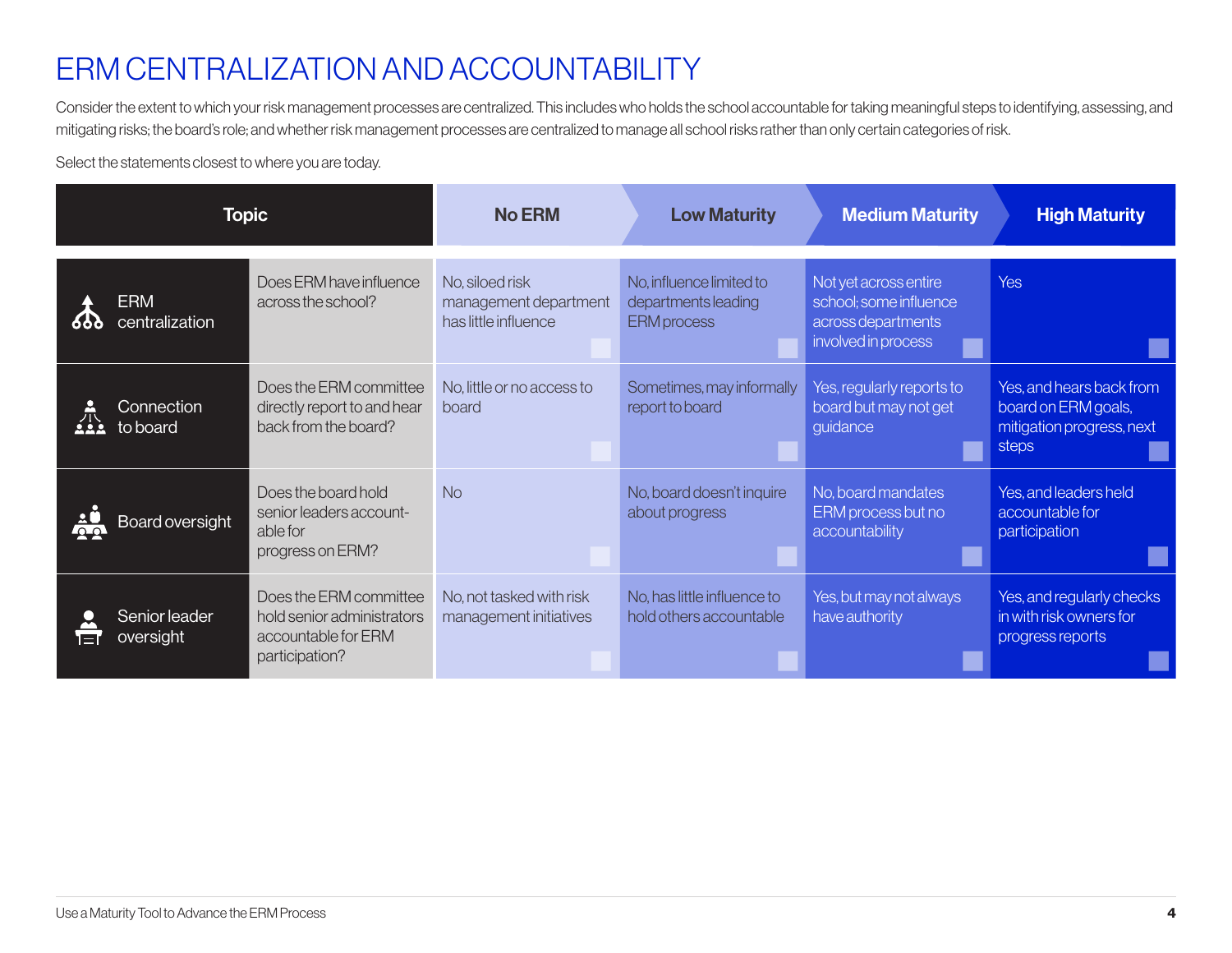# ERM PROCESS

Consider whether the school has regular, recurring processes for implementing the four steps of ERM and considering new and emerging risks.

Select the statements closest to where you are today.

| <b>Topic</b>                                                    |                                                                                                            | <b>No ERM</b>                             | <b>Low Maturity</b>                                                                | <b>Medium Maturity</b>                                                                           | <b>High Maturity</b>                                                                            |
|-----------------------------------------------------------------|------------------------------------------------------------------------------------------------------------|-------------------------------------------|------------------------------------------------------------------------------------|--------------------------------------------------------------------------------------------------|-------------------------------------------------------------------------------------------------|
| Role of campus<br><u>ል</u><br>community in<br>identifying risks | Does the school empower<br>stakeholders at all levels to<br>report risks and use data<br>to elevate risks? | <b>No</b>                                 | Risk reporting process<br>in place, but community<br>uninformed on process         | Community understands<br>reporting process but risks<br>not formally elevated to<br>school level | Yes, formal process in place<br>to report risks, collect data,<br>elevate risks to school level |
| ldentify risks                                                  | Does the school formally<br>identify school risks?                                                         | <b>No</b>                                 | No, only individual risks or<br>departmental risks are<br>reported                 | Yes, only within scope of<br>departments participating<br>in ERM                                 | Yes, and across all areas to<br>uncover root causes of risk                                     |
| Assess risks                                                    | Does the school formally<br>prioritize school risks?                                                       | <b>No</b>                                 | Yes, but inconsistently<br>based on gut feeling, risk<br>event, or political issue | Yes, but only uses estab-<br>lished scale to prioritize<br>risks in some cases                   | Yes, uses established<br>scale to consistently<br>prioritize risks                              |
| Mitigate and<br>treat risks                                     | Does the school develop<br>mitigation plans and hold<br>risk owners accountable?                           | <b>No</b>                                 | Not yet, but plans on it                                                           | Yes, but doesn't hold risk<br>owners accountable for<br>actions on all plans                     | Yes, and develops clear<br>cross-functional mitigation<br>activities                            |
| Report risks                                                    | Does the ERM committee<br>formally report on past,<br>current, and future risk<br>management initiatives?  | <b>No</b>                                 | No, school only reports<br>on progress of top risk<br>activities inconsistently    | Yes, reports on current<br>risks but not on past efforts<br>or future goals                      | Yes, and uses consistent<br>metrics to establish future<br>goals                                |
| Monitor new and<br>[∕्र<br>emerging risks                       | Does the school regularly<br>scan for new and emerg-<br>ing risks?                                         | No, manages risk only<br>after occurrence | No, only monitors<br>identified risks                                              | No, but informally<br>monitors at year's end                                                     | Yes, formal process in<br>place                                                                 |
| Recurring<br>process                                            | Does the school regularly<br>repeat the ERM process?                                                       | <b>No</b>                                 | No, process treated as<br>one-time event ending<br>after first year                | No, isn't yet regular<br>business process                                                        | Yes, is recurring business<br>process that grows<br>annually                                    |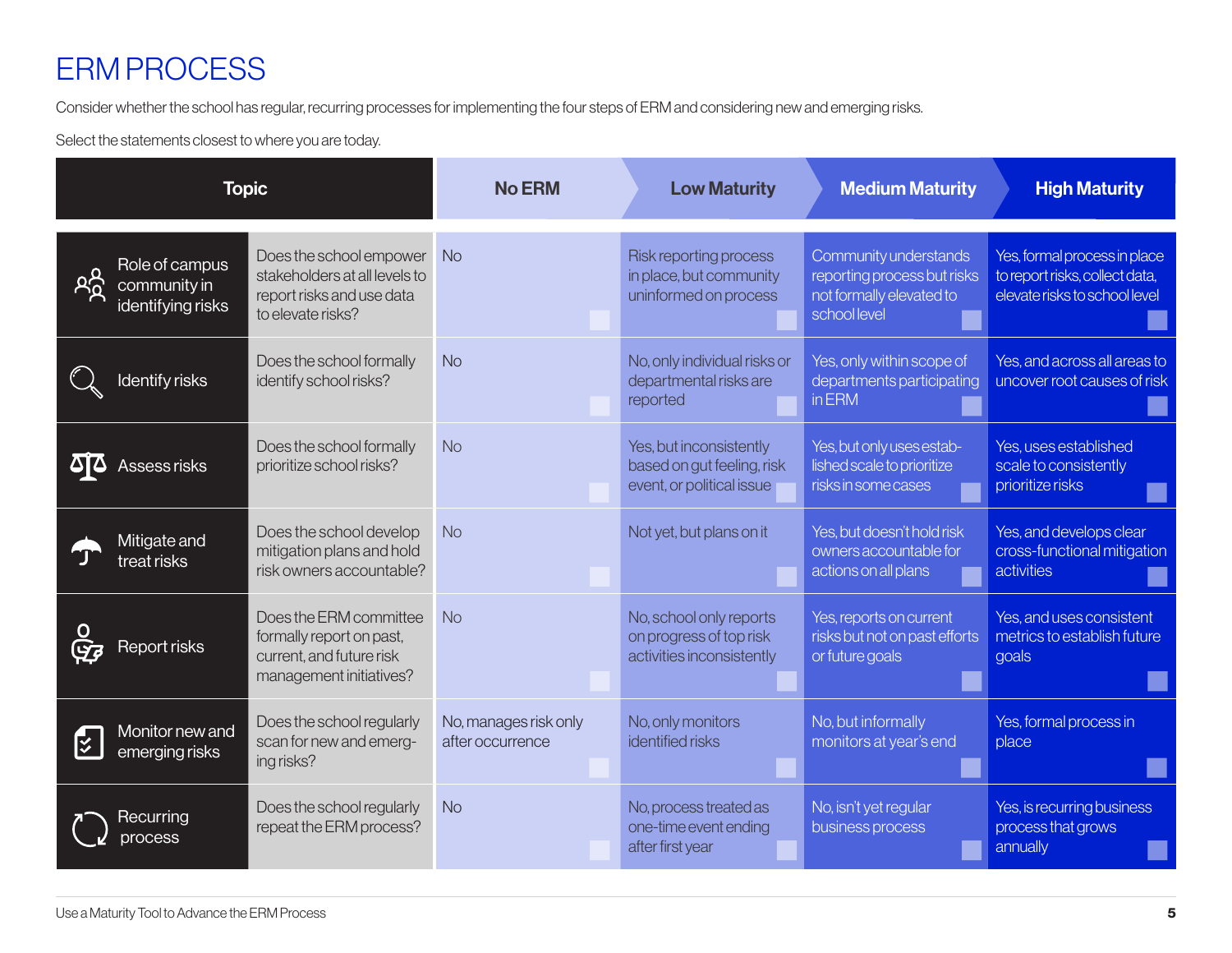# CAMPUS RISK MANAGEMENT CULTURE

Consider whether the school has a culture of risk awareness, communicates with and trains the community on ERM, encourages collaboration across areas and department, and makes risk-aware decisions as part of its operations.

Select the statements closest to where you are today.

| <b>Topic</b>                                     |                                                                                                                | <b>No ERM</b>                                           | <b>Low Maturity</b>                                                                               | <b>Medium Maturity</b>                                                                  | <b>High Maturity</b>                                                                                                     |
|--------------------------------------------------|----------------------------------------------------------------------------------------------------------------|---------------------------------------------------------|---------------------------------------------------------------------------------------------------|-----------------------------------------------------------------------------------------|--------------------------------------------------------------------------------------------------------------------------|
| ılture                                           | Has the school created a<br>culture of risk awareness?                                                         | <b>No</b>                                               | No, community doesn't see<br>need to develop effective<br>programs or make strategic<br>decisions | No, only leaders see<br>importance of proactive,<br>collaborative ERM                   | Yes, everyone understands<br>their role in managing<br>risk and consider it in<br>daily and strategic<br>decision-making |
| Communication                                    | Does the school commu-<br>nicate with its community<br>on ERM based on their<br>roles and<br>responsibilities? | <b>No</b>                                               | No, communications<br>limited to ERM committee<br>members                                         | No, but committee<br>members informally<br>communicate with peers<br>and direct reports | Yes, and it tailors messages<br>about risk management<br>value, scope, and role for<br>audiences at all levels           |
| Risk management<br>training                      | Does the school train its<br>leaders on ERM based on<br>their roles and<br>responsibilities?                   | No, individual departments<br>train on individual risks | No, only the risk manager<br>is trained on effective risk<br>management                           | Yes, but only senior leaders<br>are trained on effective<br>practices                   | Yes, senior leaders and<br>individuals implementing<br><b>ERM</b> are regularly trained<br>on effective practices        |
| ollaboration                                     | Does the school encour-<br>age collaboration on ERM<br>across all area depart-<br>ments?                       | <b>No</b>                                               | No, individual departments<br>oversee risk initiatives in<br>silos                                | Yes, but inconsistently on<br>several school risks                                      | Yes, it encourages cross-<br>departmental collaboration<br>and input in managing risks                                   |
| Risk-informed<br>$\sum$ operational<br>decisions | When making operation-<br>al decisions, does the<br>school consider possible<br>risks?                         | <b>No</b>                                               | No, ERM process exists<br>but leaders don't regularly<br>consider risks                           | Yes, but only leaders<br>involved in ERM consider<br>risk                               | Yes, leaders at all levels<br>regularly consider risk                                                                    |

*By Liza Kabanova, Risk Management Consultant*